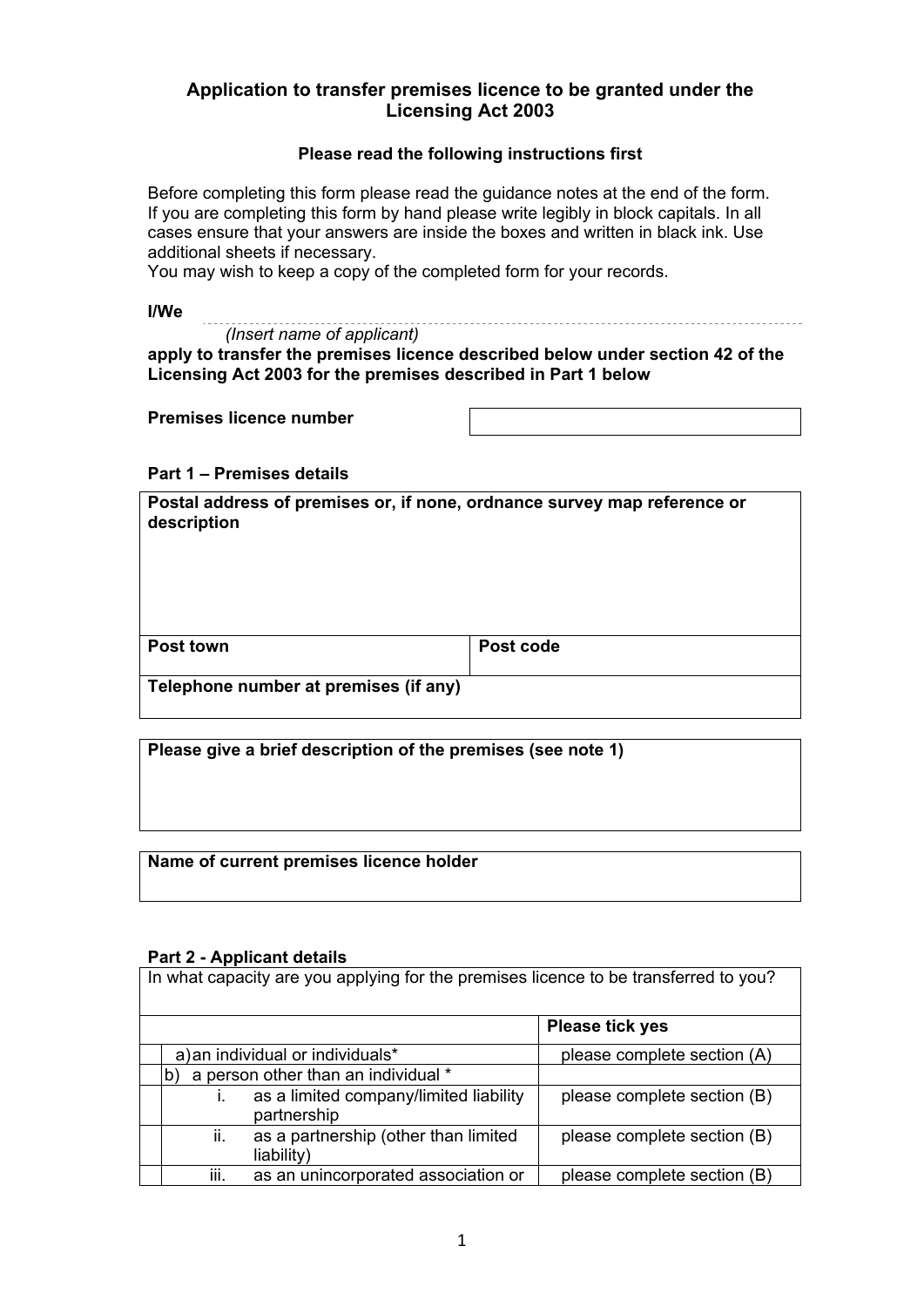|    | iv.           | other (for example a statutory<br>corporation)                                                                                                                               | please complete section (B) |
|----|---------------|------------------------------------------------------------------------------------------------------------------------------------------------------------------------------|-----------------------------|
|    |               |                                                                                                                                                                              |                             |
| C) |               | a recognised club                                                                                                                                                            | please complete section (B) |
| d) | a charity     |                                                                                                                                                                              | please complete section (B) |
| e) | establishment | the proprietor of an educational                                                                                                                                             | please complete section (B) |
| f) |               | a health service body                                                                                                                                                        | please complete section (B) |
| g) |               | an individual who is registered under Part 2<br>of the Care Standards Act 2000 (c14) in<br>respect of an independent hospital in Wales                                       | please complete section (B) |
| h) |               | a person who is registered under Chapter 2<br>of Part 1 of the Health and Social Care Act<br>2008 (within the meaning of that Part) in an<br>independent hospital in England | please complete section (B) |
| i) |               | the chief officer of police of a police force in<br><b>England and Wales</b>                                                                                                 | please complete section (B) |

\*If you are applying as a person described in (a) or (b) please confirm:

**Please tick yes** 

- I am carrying on or proposing to carry on a business which involves the use of the premises for licensable activities; or
- I am making the application pursuant to a
	- statutory function or
	- a function discharged by virtue of Her Majesty's prerogative

# **(A) INDIVIDUAL APPLICANTS** (fill in as applicable)

| Mr | Mrs | Miss | Ms | Other title        |
|----|-----|------|----|--------------------|
|    |     |      |    | (for example, Rev) |

| <b>Surname</b>                                                                       | <b>First names</b> |                        |
|--------------------------------------------------------------------------------------|--------------------|------------------------|
| Date of Birth                                                                        | <b>Nationality</b> |                        |
|                                                                                      |                    | <b>Please tick yes</b> |
| I am 18 years old or over                                                            |                    |                        |
| <b>Current</b><br>residential<br>address if<br>different from<br>premises<br>address |                    |                        |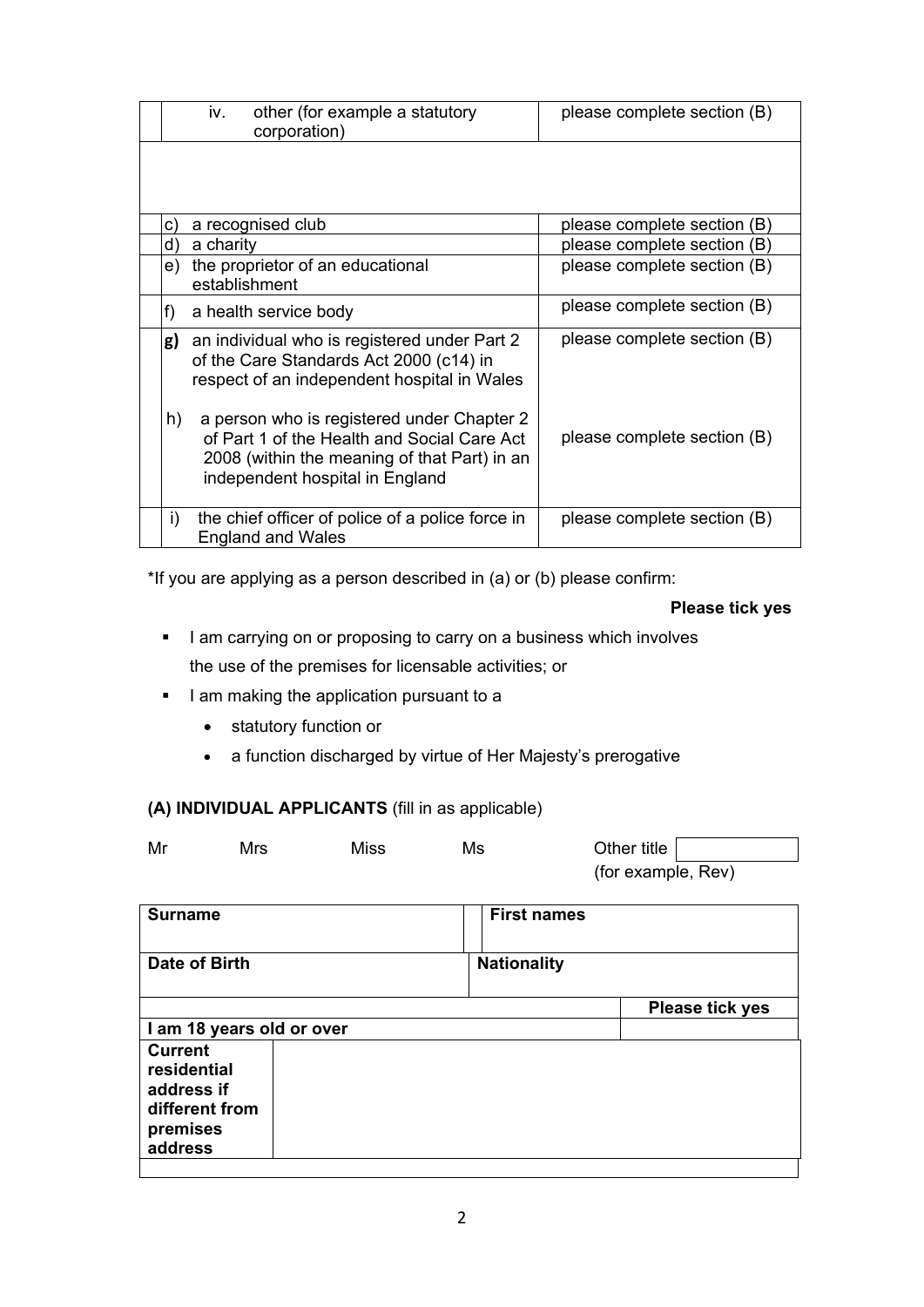| Post town                                                                                                                                                                                                          |  |  |  | Post code |  |
|--------------------------------------------------------------------------------------------------------------------------------------------------------------------------------------------------------------------|--|--|--|-----------|--|
| Daytime contact telephone number                                                                                                                                                                                   |  |  |  |           |  |
| <b>E-mail address</b><br>(optional)                                                                                                                                                                                |  |  |  |           |  |
| Where applicable (if demonstrating a right to work via the Home Office online<br>right to work checking service), the 'share code' provided to the applicant<br>by the service (please see note 2 for information) |  |  |  |           |  |

# Second individual applicant (fill in as applicable)

| м                                                                                                                                                                                                                  |                                                     |      |    |                    |                    |  |
|--------------------------------------------------------------------------------------------------------------------------------------------------------------------------------------------------------------------|-----------------------------------------------------|------|----|--------------------|--------------------|--|
| <b>Mrs</b><br>r                                                                                                                                                                                                    |                                                     | Miss | Ms |                    | Other title        |  |
|                                                                                                                                                                                                                    |                                                     |      |    |                    | (for example, Rev) |  |
| <b>Surname</b>                                                                                                                                                                                                     |                                                     |      |    | <b>First name</b>  |                    |  |
| Date of Birth                                                                                                                                                                                                      |                                                     |      |    | <b>Nationality</b> |                    |  |
|                                                                                                                                                                                                                    | I am 18 years old or over<br><b>Please tick yes</b> |      |    |                    |                    |  |
| <b>Current</b><br>residential<br>address if<br>different<br>from<br>premises<br>address                                                                                                                            |                                                     |      |    |                    |                    |  |
| Post town                                                                                                                                                                                                          |                                                     |      |    | Post code          |                    |  |
|                                                                                                                                                                                                                    |                                                     |      |    |                    |                    |  |
| Daytime contact telephone number                                                                                                                                                                                   |                                                     |      |    |                    |                    |  |
| <b>E-mail address</b><br>(optional)                                                                                                                                                                                |                                                     |      |    |                    |                    |  |
| Where applicable (if demonstrating a right to work via the Home Office<br>online right to work checking service), the 'share code' provided to the<br>applicant by the service (please see note 2 for information) |                                                     |      |    |                    |                    |  |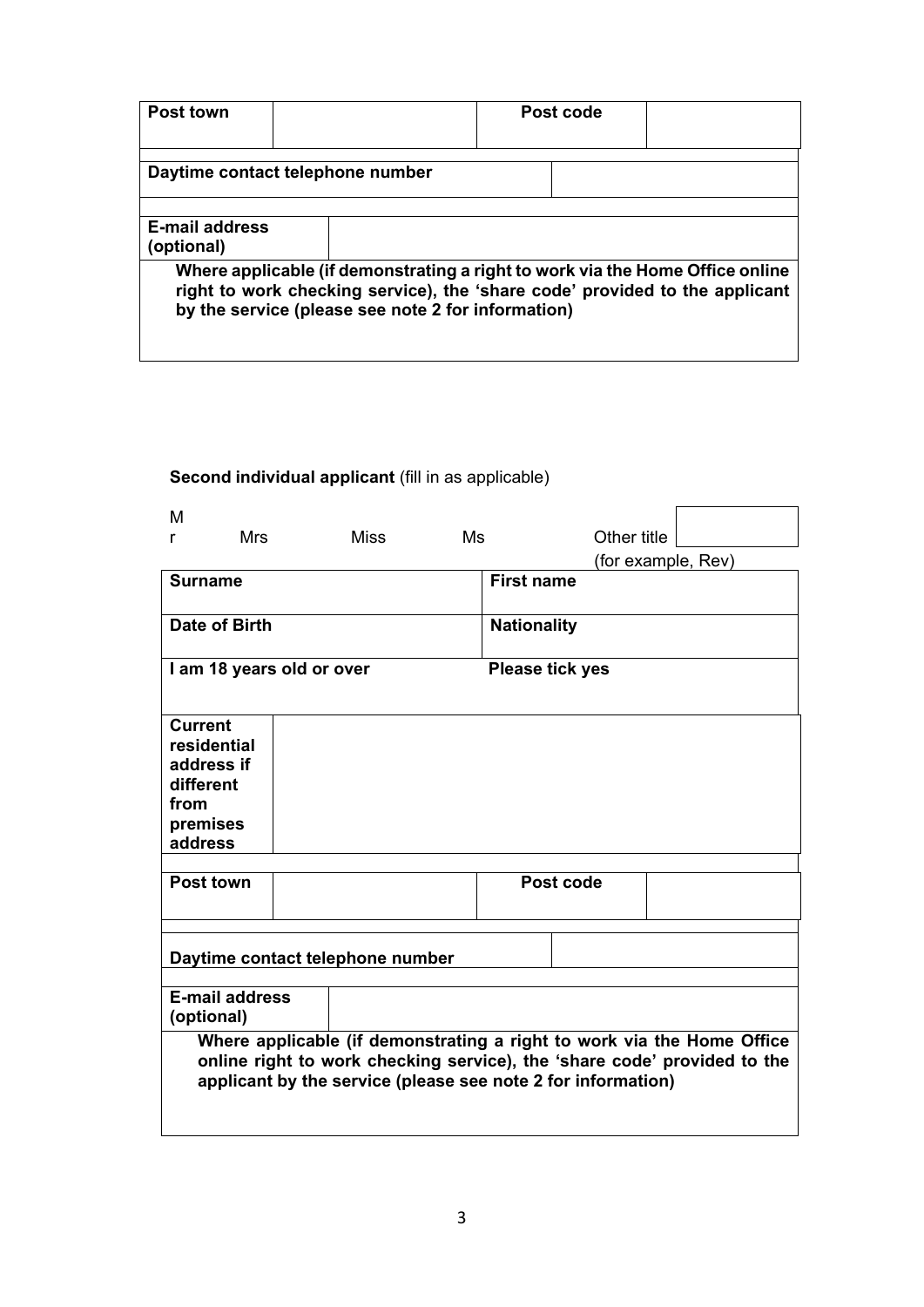# **(B) Other applicants**

Please provide name and registered address of applicant in full. Where appropriate please give any registered number. In the case of a partnership or other joint venture (other than a body corporate), please give the name and address of each party concerned.

| Name                                                                                           |
|------------------------------------------------------------------------------------------------|
| Address                                                                                        |
| Registered number (where applicable)                                                           |
| Description of applicant (for example partnership, company, unincorporated<br>association etc) |
| Telephone number (if any)                                                                      |
| E-mail address (optional)                                                                      |

## **Part 3**

#### **Please tick yes**

Are you the holder of the premises licence under an interim authority notice?

Do you wish the transfer to have immediate effect?

If not when would you like the transfer to take effect?

| Day Month Year |  |  |  |  |  |
|----------------|--|--|--|--|--|
|                |  |  |  |  |  |

# **Please tick yes**

I have enclosed the consent form signed by the existing premises licence holder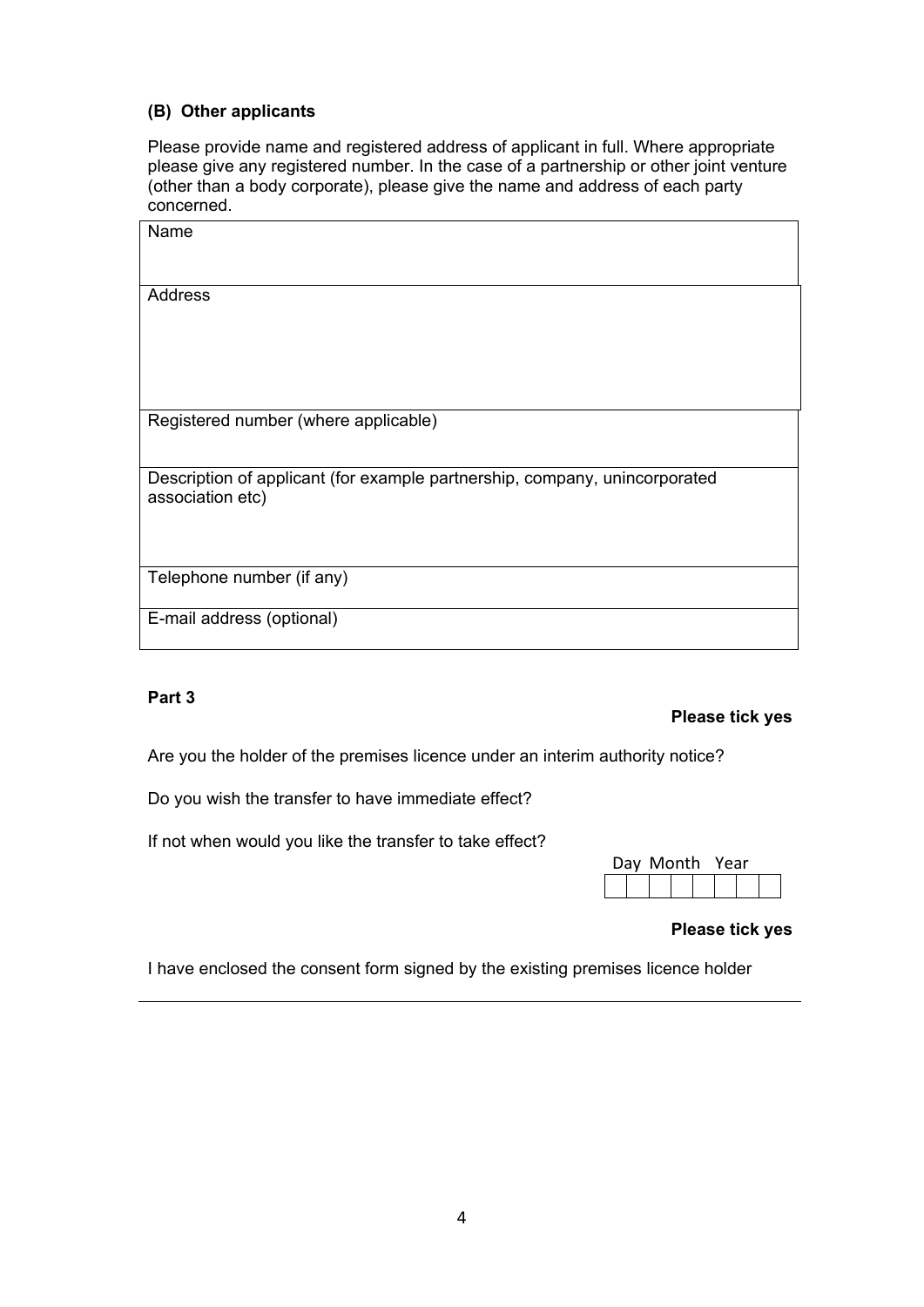If you have not enclosed the consent form referred to above please give the reasons why not. What steps have you taken to try and obtain the consent?

### **Please tick yes**

If this application is granted I would be in a position to use the premises during the application period for the licensable activity or activities authorised by the licence (see section 43 of the Licensing Act 2003)

#### **Please tick yes**

I have enclosed the premises licence

If you have not enclosed premises licence referred to above please give the reasons why not.

- I have made or enclosed payment of the fee
- I have enclosed the consent form signed by the existing premises licence holder or my statement as to why it is not enclosed
- I have enclosed the premises licence or relevant part of it or explanation
- I have sent a copy of this application to the chief officer of police today
- I have sent a copy of this form to the Home Office Immigration Enforcement today
- I have included documents, or my Home Office online right to work checking service share code, to demonstrate my entitlement to work in the United Kingdom (please read note 2). [Applicable to all individual applicants, including those in a partnership which is not a limited liability partnership, but not companies or limited liability partnerships]
- I understand that if I do not comply with the above requirements my application will be rejected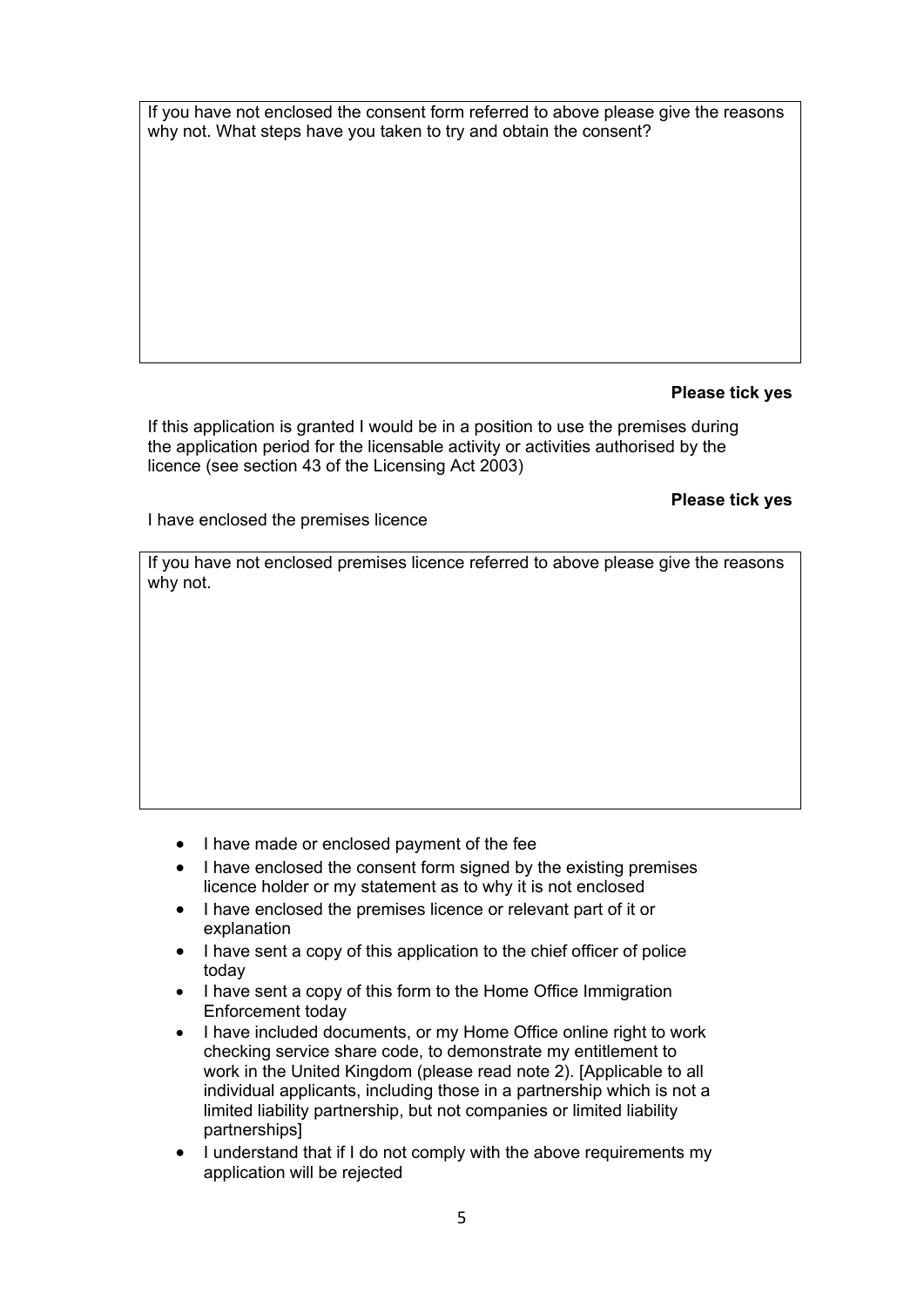It is an offence, under Section 158 of the Licensing Act 2003, to make a false statement in or in connection with this application. Those who make a false statement may be liable on summary conviction to a fine of any amount.

It is an offence under section 24b of the Immigration Act 1971 for a person to work when they know, or have reasonable cause to believe, that they are disqualified from doing so by reason of their immigration status. Those who employ an adult without leave or who is subject to conditions as to employment, will be liable for a civil penalty under section 15 of the Immigration, Asylum and Nationality Act 2006 and, pursuant to Section 21 of the same act, will be committing an offence where they do so in the knowledge, or with reasonable cause to believe, that the employee is disqualified.

I understand I am not entitled to be issued with a licence if I do not have the entitlement to live and work in the UK (or if I am subject to a condition preventing me from doing work relating to the carrying on of a licensable activity) and that my licence will become invalid if I cease to be entitled to live and work in the UK (please read guidance note 2)

**Part 4 – Signatures** (please read guidance note 3)

**Signature of applicant or applicant's solicitor or other duly authorised agent**  (please read guidance note 4)**. If signing on behalf of the applicant please state in what capacity.** 

| Signature |   |
|-----------|---|
| Date      |   |
|           | . |
| Capacity  |   |
|           |   |

**For joint applicants signature of 2nd applicant, 2nd applicant's solicitor or other authorised agent** (please read guidance note 5)**. If signing on behalf of the applicant please state in what capacity.** 

| Signature |  |
|-----------|--|
| Date      |  |
| Capacity  |  |
|           |  |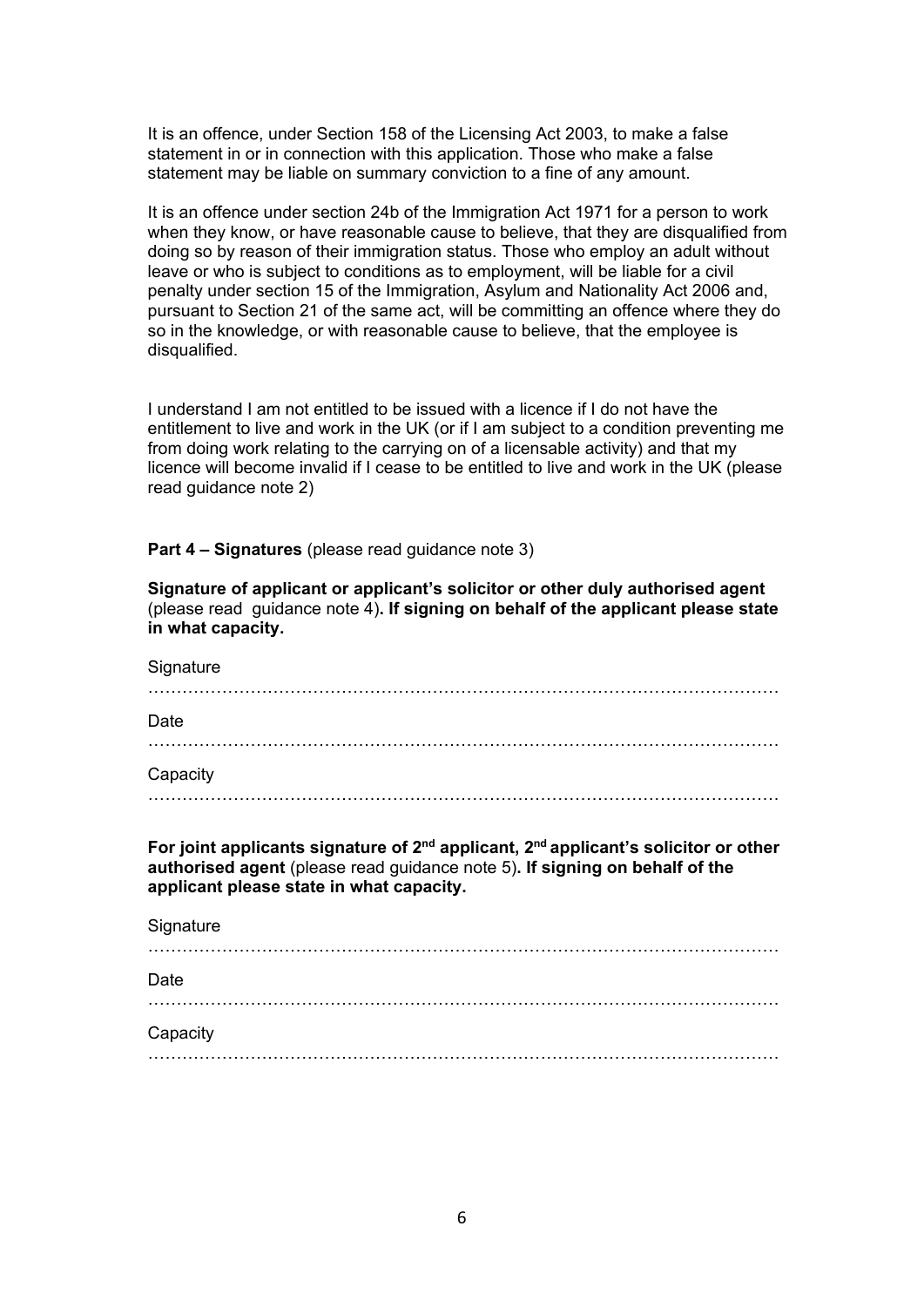| Contact name (where not previously given) and postal address for<br>correspondence associated with this application (please read guidance note $6$ ) |                  |
|------------------------------------------------------------------------------------------------------------------------------------------------------|------------------|
| <b>Post town</b>                                                                                                                                     | <b>Post Code</b> |
| Telephone number (if any)                                                                                                                            |                  |
| If you would prefer us to correspond with you by e-mail your e-mail address<br>(optional)                                                            |                  |

#### **Notes for guidance**

- licensing objectives. 1. Describe the premises. For example, the type of premises it is, its general situation and layout and any other information which would be relevant to the
- 2. Right to work/immigration status

 A licence may not be issued to an individual or an individual in a partnership which is not a limited liability partnership who is resident in the UK who:

- does not have the right to live and work in the UK; or
- is subject to a condition preventing him or her from doing work relating to the carrying on of a licensable activity.

Any licence issued in respect of an application made on or after 6 April 2017 will become invalid if the holder ceases to be entitled to work in the UK.

Applicants must demonstrate that they have the right to work in the UK and are not subject to a condition preventing them from doing work relating to the carrying on of a licensable activity.

They do this in one of two ways:

- 1) by providing with this application copies or scanned copies of the documents which an applicant has provided, to demonstrate their entitlement to work in the UK (which do not need to be certified) as per information published on gov.uk and in guidance.
- 2) by providing their 'share code' to enable the licensing authority to carry out a check using the Home Office online right to work checking service (see below).

#### **Home Office online right to work checking service.**

As an alternative to providing a copy of original documents, applicants may demonstrate their right to work by allowing the licensing authority to carry out a check with the Home Office online right to work checking service.

To demonstrate their right to work via the Home Office online right to work checking service, applicants should include in this application their share code